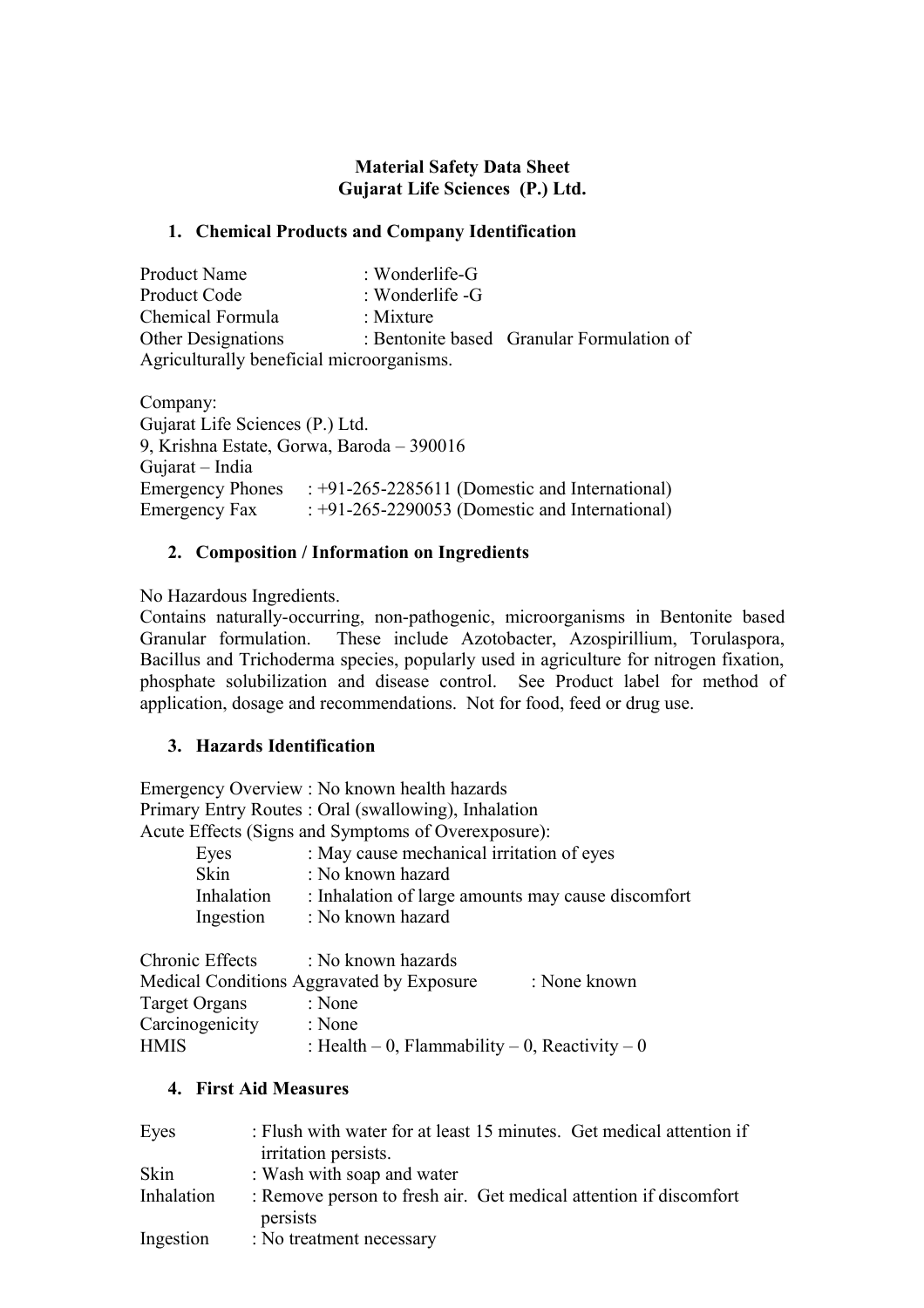# **5. Fire Fighting Measures**

| : None                                                                                                                   |
|--------------------------------------------------------------------------------------------------------------------------|
| : Not Applicable                                                                                                         |
| : LEL: Not Applicable                                                                                                    |
| <b>UEL: Not Applicable</b>                                                                                               |
| : Use media suitable for                                                                                                 |
| surrounding fire                                                                                                         |
| : Not Known                                                                                                              |
| : No special requirement                                                                                                 |
|                                                                                                                          |
| : Contain spill and recover for use<br>or disposal                                                                       |
| : Flush area with water                                                                                                  |
|                                                                                                                          |
|                                                                                                                          |
| : Store in original container in<br>clean, cool and dry place. Use<br>before expiration date printed on<br>package       |
| : No special handling requirements.<br>Follow normal hygienic and<br>housekeeping standards for<br>agricultural products |
| 8. Exposure Control / Personal Protection                                                                                |
| : Special ventilation is not required                                                                                    |
|                                                                                                                          |

Protective Clothing / Equipment : No special requirement<br>Respirator : Not required Respirator : Not required<br>
Contaminated Equipment : Clean with so : Clean with soap and water Comments : Practice general personal hygiene after using this product. Wash hands with soap and water before eating, drinking or smoking.

# **9. Physical and Chemical Properties**

| : Bentonite granules |
|----------------------|
| : Black              |
| $:$ Mild             |
| : Soluble            |
| : Not determined     |
| : NA                 |
| : Not determined     |
| : Not determined     |
| $: 6.5 - 7.0$        |
|                      |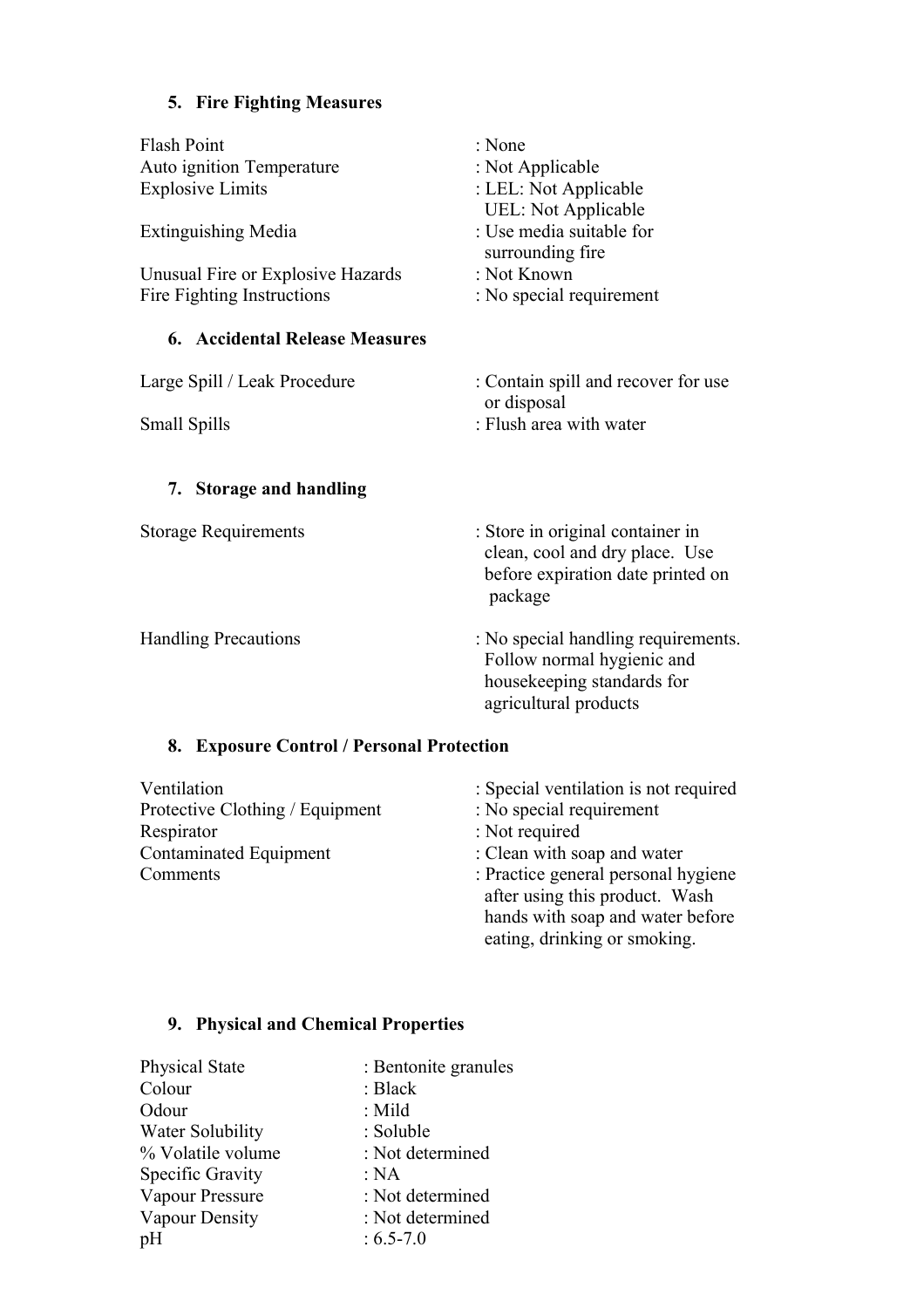| <b>Melting Point</b> | : NA |
|----------------------|------|
| <b>Boiling Point</b> | : NA |
| Freezing Point       | : NA |

## **10. Stability and Reactivity**

| Stability                           | : Stable                          |
|-------------------------------------|-----------------------------------|
| Conditions to avoid                 | : None                            |
| Hazardous Polymerization            | : Will not occur                  |
| Chemical Incompatibilities          | : Avoid contact with any chemical |
| Hazardous products of decomposition | : None                            |

## **11. Toxicological Information**

| Eye Effects / Eye Irritation    | : Non-irritating        |
|---------------------------------|-------------------------|
| <b>Acute Oral Effects</b>       | : None                  |
| <b>Acute Inhalation Effects</b> | : None                  |
| <b>Acute Dermal Effects</b>     | : None                  |
| Skin Irritation                 | : Non-irritating        |
| <b>Skin Sensitization</b>       | : Not a skin sensitizer |

## **12. Ecological Information**

The product contains non-pathogenic microbial strains that occur naturally in soil and is biodegradable.

#### **13. Disposal Consideration**

Disposal: Small amounts of the product which cannot be used according to the label instructions may be disposed off in a landfill

RCRA Waste Status: This product is not regulated as a hazardous waste. State and local regulation may affect the disposal of its product. Consult your state, local or provincial environmental agency for disposal of waste other than by use accordingly to instructions.

#### **14. Transport Information**

|                     | Transportation Data : This product is not regulated as a hazardous material for all |
|---------------------|-------------------------------------------------------------------------------------|
|                     | modes of transportation                                                             |
| <b>Hazard Class</b> | : Not Applicable                                                                    |
| ID No               | : Not Applicable                                                                    |

#### **15. Regulatory Information**

| <b>TSCA</b>                       | : All components of this product are |
|-----------------------------------|--------------------------------------|
|                                   | listed on TSCA Inventory             |
| <b>SARA</b> Section 313           | : Contains no reportable components  |
| <b>OSHA Hazard Classification</b> | : Non Hazardous                      |
| Proposition 65                    | : Contains no components subject to  |
|                                   | warning requirement                  |